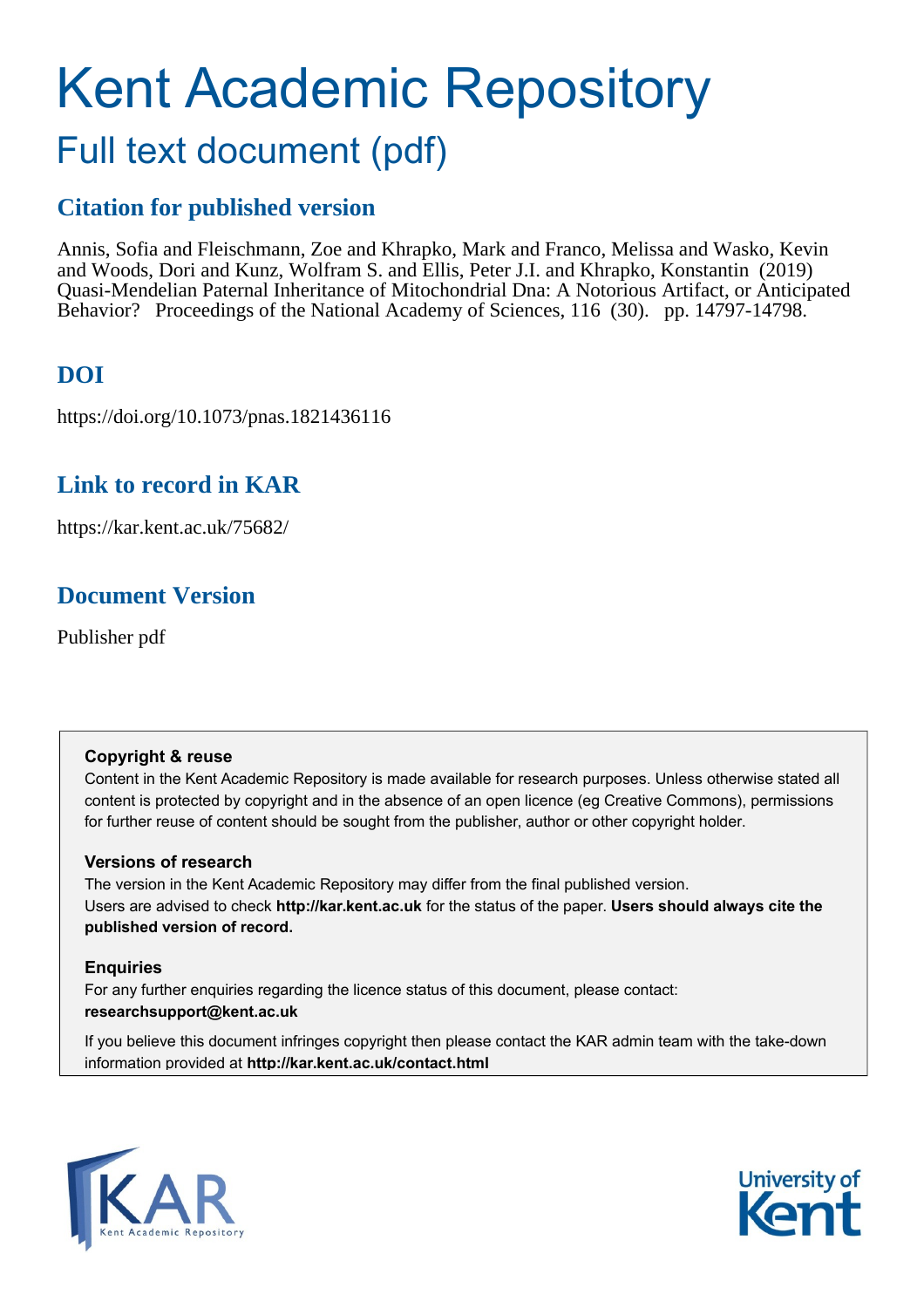PNAS

NAS



Sofia Annis<sup>a, 1</sup>, Zoe Fleischmann<sup>a, 1</sup>, Mark Khrapko<sup>a</sup>, Melissa Franco<sup>a</sup>, Kevin Wasko<sup>a</sup>, Dori Woods<sup>a</sup>, Wolfram S. Kunz<sup>b</sup>, Peter Ellis<sup>c,2</sup>, and Konstantin Khrapko<sup>a,2</sup>

A recent report (1) presents the long-awaited confirmation of paternal inheritance of mtDNA in humans (2). Surprisingly, paternal transmission of mtDNA (1) follows a bimodal pattern: About half of the offspring show fairly uniform paternal/maternal heteroplasmy levels, while the rest do not inherit paternal mtDNA at all. This pattern resembles the inheritance of a dominant nuclear gene. The authors explain this pattern as permissive inheritance resulting from a faulty "gatekeeper" gene (1). However, 3 groups (3–5) instead suspect contamination with mtDNA nuclear pseudogenes (NUMTs), a notorious artifact (6).

Based on our vast NUMT experience, we support the authors' response (7), asserting that NUMT artifact is unlikely (further explanation is given in Supporting Notes [SN] sections SN1 and SN2, see ref. 8). However, we also demonstrate that the authors' dominant gatekeeper explanation is incorrect, because spermatozoa are functionally diploid (SN3) and thus are equally affected by the faulty gatekeeper. This leaves the quasi-Mendelian inheritance unexplained.

We offer an alternative explanation based on our analysis of the intracellular population dynamics of paternal mtDNA (Fig. 1). With a defective gatekeeper, a spermatozoon delivers <100 paternal mtDNA molecules (SN4) to the oocyte. In the beginning, cleavage of the embryo proceeds without mtDNA replication, and mtDNA molecules, including paternal ones, are randomly distributed among the blastomeres. Because of the low initial number of paternal molecules, some blastomeres are not "seeded" with paternal mtDNA (Fig. 1B) or later lose it due to intracellular "genetic drift." Early replication of an mtDNA subpopulation offsets genetic drift, and ultimately about half of cells remain seeded with paternal mtDNA (SN7.2).

Because paternal inheritance includes reproducible, ∼1,000-times enrichment of paternal mtDNA, paternal mtDNA haplotype must have selective advantage (SN5). Competition between mtDNA haplotypes is well documented (9), and, as we show (SN6), is sufficiently strong to enrich the paternal haplotype to ∼100% in the "seeded" cell lineages. Nonseeded lineages naturally remain 100% maternal, so a mosaic of cells with mostly paternal and pure maternal mtDNA is created (Fig. 1E).

In mosaic somatic tissue, the heteroplasmy level equals the proportion of "paternal mtDNA" cells, which in turn is equal to the "seeding density," that is, the proportion of embryonic cell lineages that received (and kept) paternal mtDNA.

Similarly, in male germline, selection for paternal mtDNA ultimately results in a mosaic of spermatozoa with paternal and maternal mtDNA (Fig. 1F). This explains the quasi-Mendelian bimodal inheritance, with a transmission rate equal to the "seeding density" of germline lineages. Female germline (no selection) follows a different path (Fig. 1G and SN7.3.2)

Intuitively, seeding density should depend on the initial number of paternal mtDNA, the timing of mtDNA replication initiation, and the dynamics of the intracellular population of mtDNA molecules. To investigate the combined effect of these factors quantitatively, we performed numerical simulations of mtDNA behavior (SN7.2). Simulations predict intermediate seeding densities and heteroplasmy levels in somatic and germ cells (SN7.3), in agreement with the observations (SN7.1).

In conclusion, despite apparent inconsistencies and some missing quality control (SN10), Luo et al. (1) have likely described genuine cases of paternal inheritance, and their seemingly impossible inheritance patterns are compatible with known mtDNA biology.

<sup>1</sup>S.A. and Z.F. contributed equally to this work.

LETTER**ETTER** 

ªDepartment of Biology, Northeastem University, Boston, MA 02115; <sup>b</sup>Department of Experimental Epileptology and Cognition Research,<br>University of Bonn, 53127 Bonn, Germany; and <sup>c</sup>School of Biosciences, University of Kent

Author contributions: S.A., Z.F., M.F., D.W., W.S.K., P.E., and K.K. designed research; S.A., Z.F., M.K., M.F., K.W., P.E., and K.K. performed research;<br>S.A., Z.F., M.K., K.W., and K.K. contributed new reagents/analytic to

S.A., Z.F., M.F., D.W., W.S.K., P.E., and K.K. wrote the paper.

The authors declare no conflict of interest.

Published under the [PNAS license.](https://www.pnas.org/site/aboutpnas/licenses.xhtml)

Data deposition: Supporting Notes for this letter are available at <https://figshare.com/s/2c0d2508a0245b5e118f>.

 $^{2}$ To whom correspondence may be addressed. Email: [p.j.i.ellis@kent.ac.uk](mailto:p.j.i.ellis@kent.ac.uk) or [kkhrapko@gmail.com](mailto:kkhrapko@gmail.com).

Published online July 16, 2019.